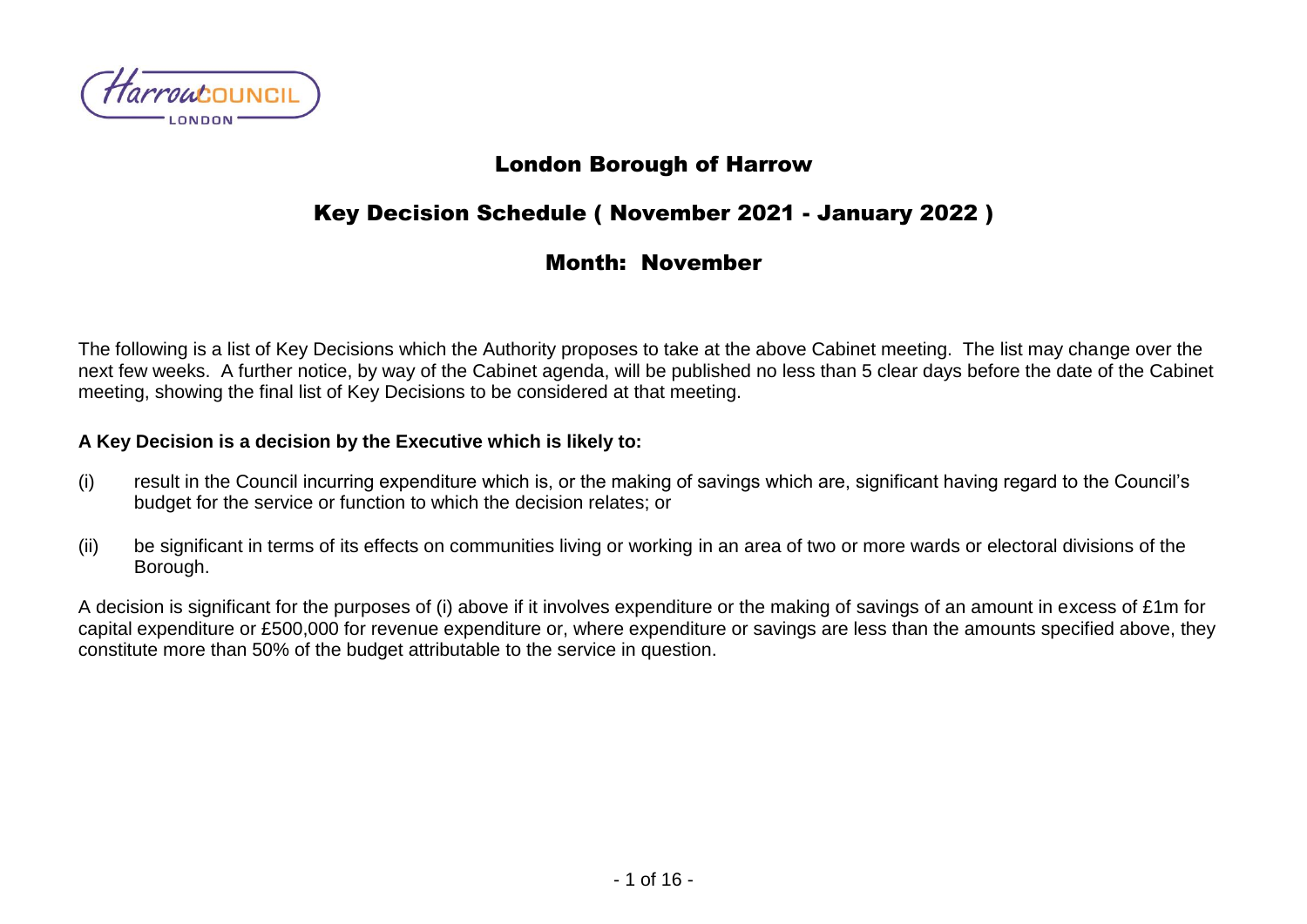#### **Decisions which the Cabinet intends to make in private**

The Cabinet hereby gives notice that it may meet in private after its public meeting to consider reports which contain confidential information. The private meeting of the Cabinet is open only to Members of the Cabinet, other Councillors and Council officers.

Reports relating to decisions which the Cabinet will take at its private meeting are indicated in the list of Key Decisions below with the reasons for the decision being made in private where appropriate. The Schedule also contains non-Key Decisions which involve Cabinet having to meet in private. Any person is able to make representations to the Cabinet if he/she believes the decision should instead be made in the public Cabinet meeting. If you want to make such representations please contact Democratic & Electoral Services. You will then be sent a response in reply to your representations. Both your representations and the Cabinet's/Leader's response will be published on the Council's website<http://www.harrow.gov.uk/www2/mgListPlans.aspx?RPId=249&RD=0&bcr=1> at least 5 clear days before the Cabinet meeting.

The Cabinet/Leader will be considering a report prepared by the relevant Directorate. The report together with any other documents (unless they contain exempt information) will be available for inspection 5 clear days before the decision is taken by Cabinet/Leader from Democratic Services, on 020 8424 1055 or by contacting [democratic.services@harrow.gov.uk](mailto:democratic.services@harrow.gov.uk) or by writing to Democratic & Electoral Services, Harrow Council, Civic Centre PO Box 2, Station Road, Harrow, HA1 2UH or on the Council's website. Copies may be requested but a fee will be payable. Reports to be considered at the Cabinet's public meeting will be available on the Council's website 5 clear days before the meeting.

The KDS looks 3 meetings ahead and will be published 28 clear days before the Decision Date / Period of Decision.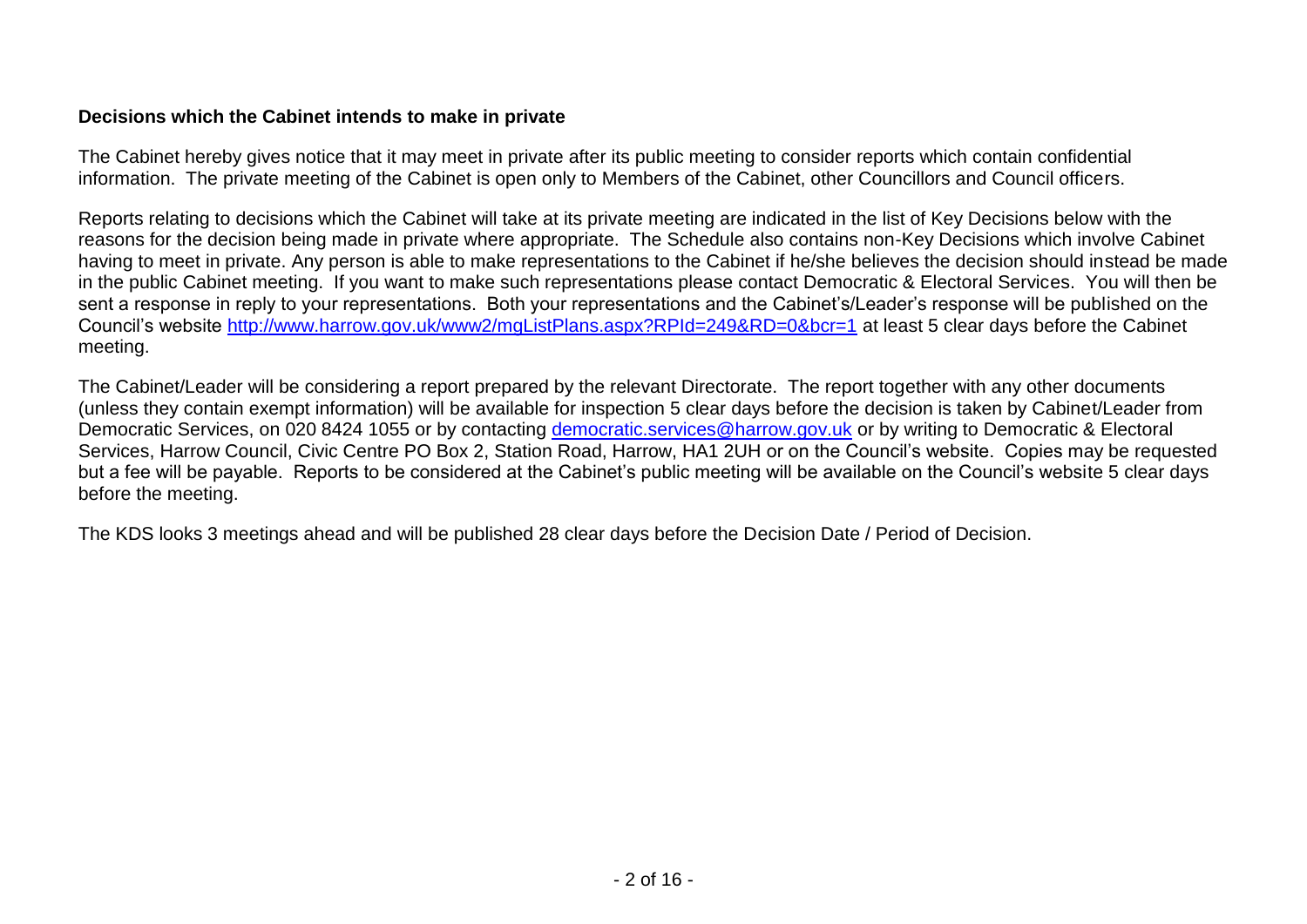| <b>Subject</b>                                                                                                                    |           | <b>Nature of</b><br><b>Decision</b>                                                                                                                                                                                                                                                                                           | <b>Decision Maker</b> | Decision date /<br><b>Period of</b><br><b>Decision</b> | <b>Cabinet Member /</b><br><b>Lead officer</b>                                                                                                        | <b>Open or Private</b><br><b>Meeting</b> | <b>Additional</b><br><b>Documents to</b><br>be submitted<br>and any<br><b>Consultation to</b><br>be undertaken                                            |
|-----------------------------------------------------------------------------------------------------------------------------------|-----------|-------------------------------------------------------------------------------------------------------------------------------------------------------------------------------------------------------------------------------------------------------------------------------------------------------------------------------|-----------------------|--------------------------------------------------------|-------------------------------------------------------------------------------------------------------------------------------------------------------|------------------------------------------|-----------------------------------------------------------------------------------------------------------------------------------------------------------|
| <b>NOVEMBER 2021</b>                                                                                                              |           |                                                                                                                                                                                                                                                                                                                               |                       |                                                        |                                                                                                                                                       |                                          |                                                                                                                                                           |
| <b>Short Breaks for</b><br>Children and<br><b>Young People</b><br>with Special<br>Educational<br>Needs and<br><b>Disabilities</b> | 1.<br>I2. | Approval to<br>commence a<br>competitive<br>procurement<br>process for<br>Shortbreaks<br>Service<br>Delegate<br>authority<br>to the<br>Corporate<br>Director,<br>People<br>Services,<br>following<br>consultati<br>on with<br>Portfolio<br>Holder for<br>Education<br>and Social<br><b>Services</b><br>for<br>Children<br>and | Cabinet               | 18 November<br>2021                                    | Councillor<br><b>Christine Robson;</b><br><b>Councillor Simon</b><br><b>Brown</b><br>Corporate Director,<br>People<br>priya.ganatra@har<br>row.gov.uk | Open                                     | Agenda report<br>and any related<br>appendices<br>On-going<br>consultation with<br>stakeholders and<br>current service<br>users and or their<br>families. |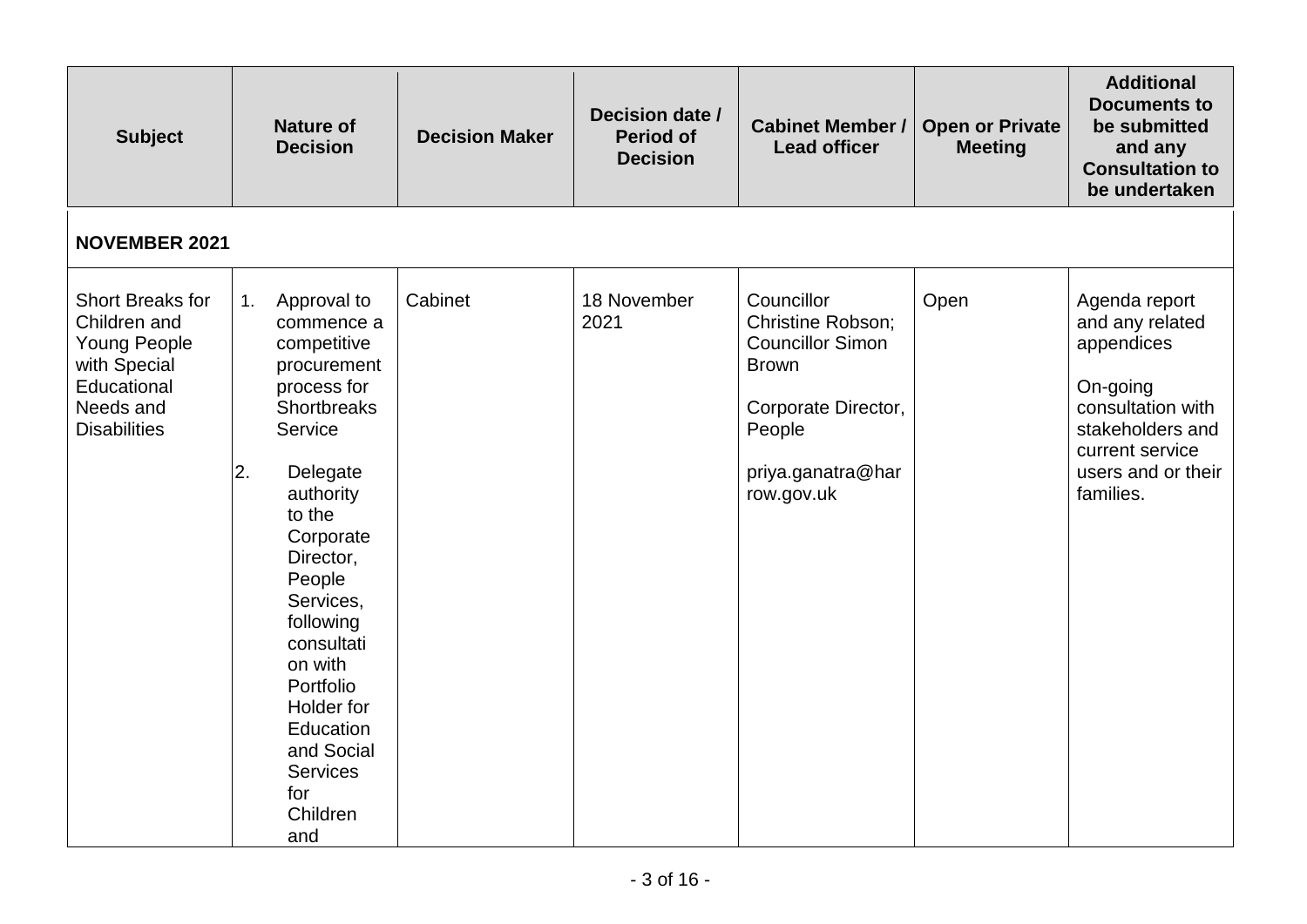| <b>Subject</b>                                                                                                    | <b>Nature of</b><br><b>Decision</b>                                                                                                                                                  | <b>Decision Maker</b> | Decision date /<br><b>Period of</b><br><b>Decision</b> | <b>Cabinet Member /</b><br><b>Lead officer</b>                                                                  | <b>Open or Private</b><br><b>Meeting</b> | <b>Additional</b><br><b>Documents to</b><br>be submitted<br>and any<br><b>Consultation to</b><br>be undertaken      |
|-------------------------------------------------------------------------------------------------------------------|--------------------------------------------------------------------------------------------------------------------------------------------------------------------------------------|-----------------------|--------------------------------------------------------|-----------------------------------------------------------------------------------------------------------------|------------------------------------------|---------------------------------------------------------------------------------------------------------------------|
|                                                                                                                   | Young<br>People,<br>Portfolio<br>Holder for<br><b>Adults</b><br>and Social<br>Care and<br>the<br>Portfolio<br>Holder for<br>Finance &<br>Resource<br>s, to<br>award the<br>contract. |                       |                                                        |                                                                                                                 |                                          |                                                                                                                     |
| Approval to<br>consult on the<br><b>Small Sites</b><br>Design Code<br>Supplementary<br>Planning<br>Document (SPD) | To receive a draft<br><b>Small Sites</b><br>Design Code<br>Supplementary<br>Planning<br>Document and<br>approve it for<br>public<br>consultation.                                    | Cabinet               | 18 November<br>2021                                    | <b>Councillor Graham</b><br>Henson<br>Head of Planning<br>david.hughes@har<br>row.gov.uk, tel.<br>0208 736 6082 | Open                                     | Agenda report<br>and any related<br>appendices<br><b>Planning Policy</b><br>Working Group,<br>Finance and<br>Legal. |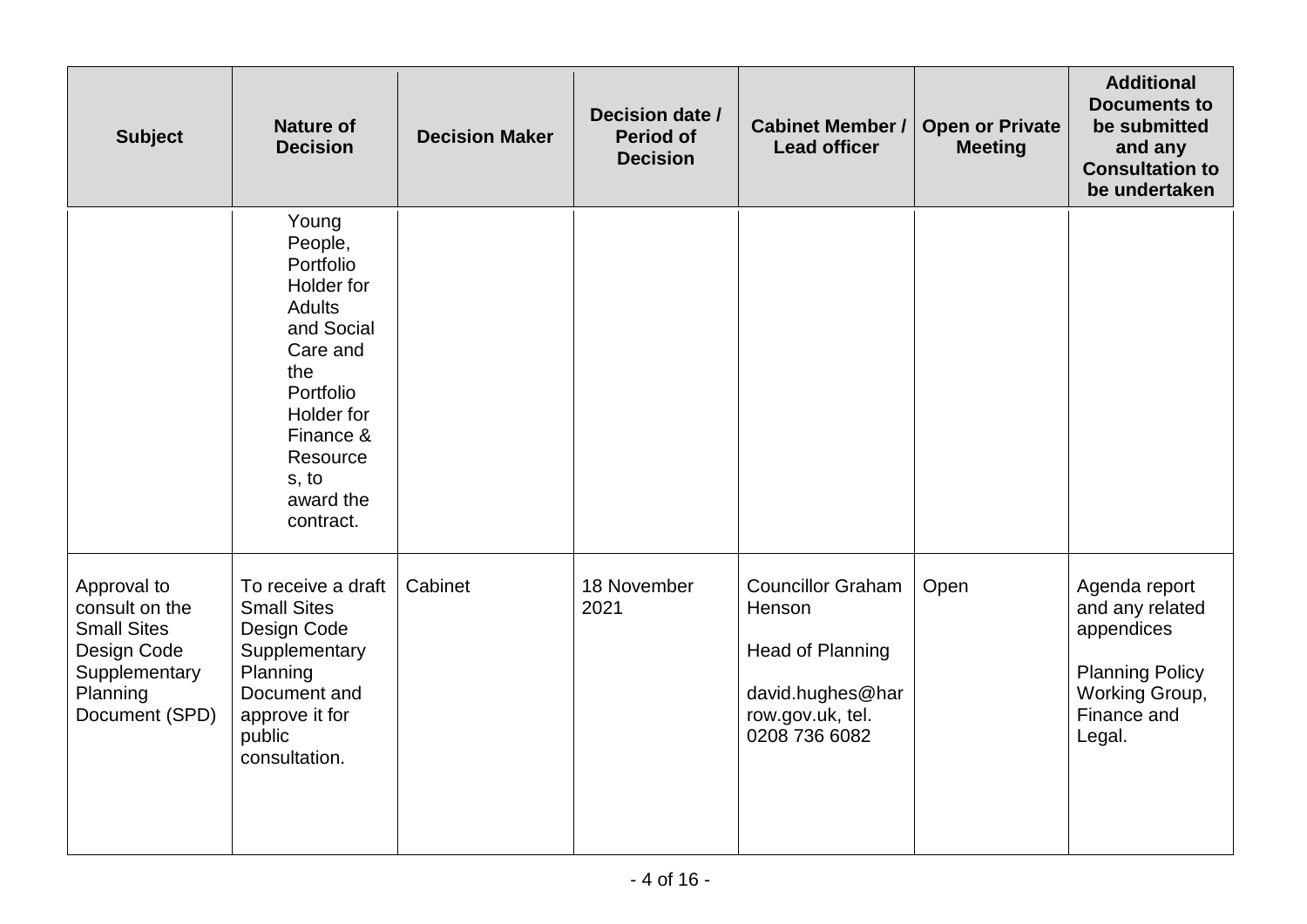| <b>Subject</b>                                                                                         | <b>Nature of</b><br><b>Decision</b>                                                                                                                                                                                                                                                                                                                                                               | <b>Decision Maker</b> | Decision date /<br><b>Period of</b><br><b>Decision</b> | <b>Cabinet Member /</b><br><b>Lead officer</b>                                                                                                                                           | <b>Open or Private</b><br><b>Meeting</b>                                                                                                                                     | <b>Additional</b><br><b>Documents to</b><br>be submitted<br>and any<br><b>Consultation to</b><br>be undertaken                                                           |
|--------------------------------------------------------------------------------------------------------|---------------------------------------------------------------------------------------------------------------------------------------------------------------------------------------------------------------------------------------------------------------------------------------------------------------------------------------------------------------------------------------------------|-----------------------|--------------------------------------------------------|------------------------------------------------------------------------------------------------------------------------------------------------------------------------------------------|------------------------------------------------------------------------------------------------------------------------------------------------------------------------------|--------------------------------------------------------------------------------------------------------------------------------------------------------------------------|
| <b>Request for</b><br>authority to award<br>the housing<br>domestic and<br>commercial gas<br>contracts | Cabinet is<br>requested to:<br>1. In line with<br>internal<br>governance<br>process,<br>Cabinet<br>approval is<br>sought for<br>additional<br>budget for the<br>domestic gas<br>heating<br>contract term,<br>to commence<br>award of<br>contract to the<br>winning<br>bidder.<br>2. Award<br>delegated<br>authority to<br>the Divisional<br>Director of<br>Housing in<br>consultation<br>with the | Cabinet               | 18 November<br>2021                                    | <b>Councillor Graham</b><br>Henson; Councillor<br>Phillip O'Dell<br><b>Divisional Director,</b><br><b>Housing Services</b><br>Andrew.Campion<br>@harrow.gov.uk,<br>Tel: 020 8424<br>1339 | Part exempt<br>Information<br>relating to the<br>financial or<br>business affairs<br>of any particular<br>person<br>(including the<br>authority holding<br>that information) | Agenda report<br>and any related<br>appendices<br>Corporate<br>Strategic Board,<br>Portfolio Holder<br>for Housing,<br>Portfolio Holder<br>for Finance and<br>Resources. |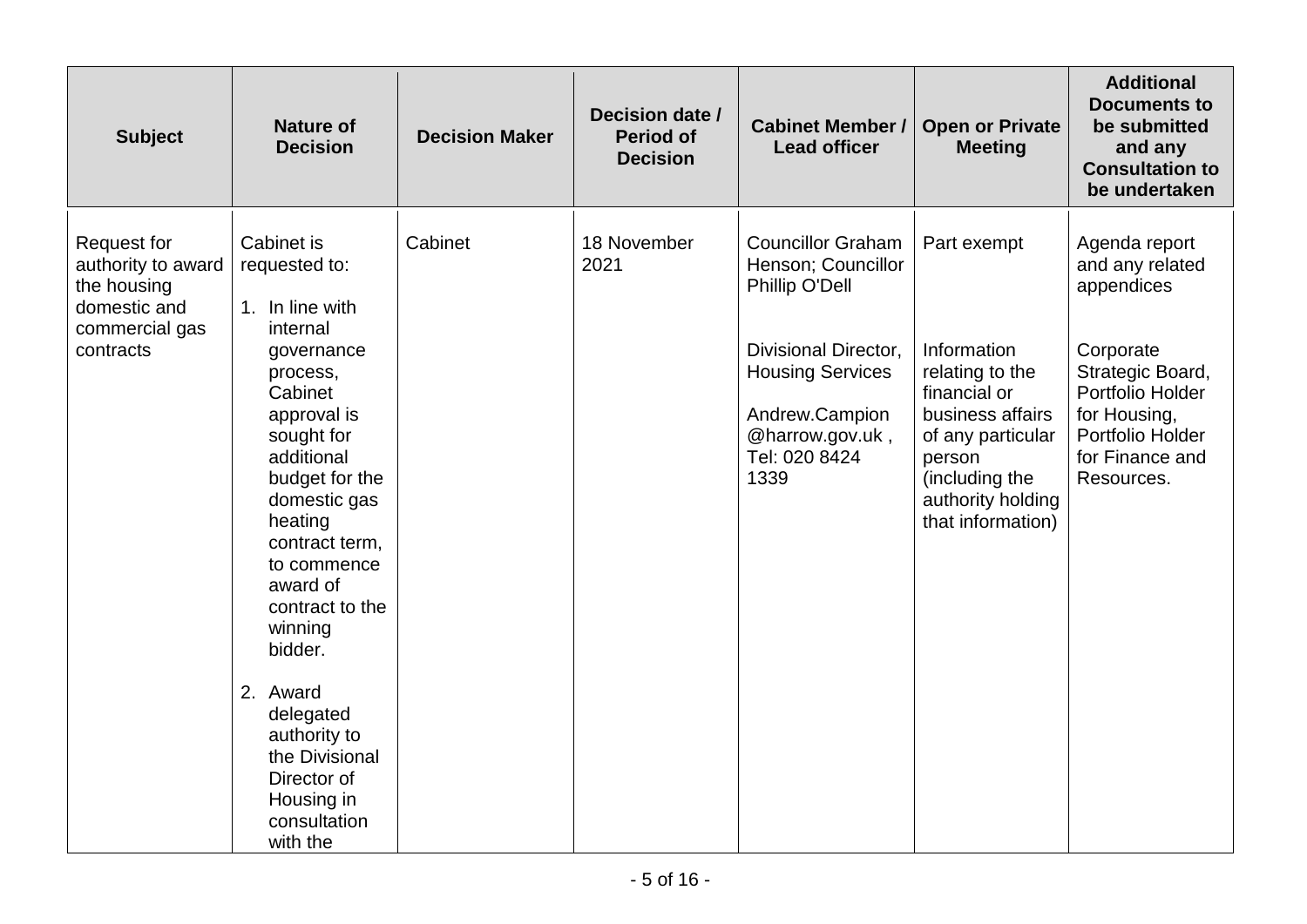| <b>Subject</b> | <b>Nature of</b><br><b>Decision</b>                                                                                                                                                                                                                                                                                                                                                                                           | <b>Decision Maker</b> | Decision date /<br><b>Period of</b><br><b>Decision</b> | <b>Cabinet Member /</b><br><b>Lead officer</b> | <b>Open or Private</b><br><b>Meeting</b> | <b>Additional</b><br><b>Documents to</b><br>be submitted<br>and any<br><b>Consultation to</b><br>be undertaken |
|----------------|-------------------------------------------------------------------------------------------------------------------------------------------------------------------------------------------------------------------------------------------------------------------------------------------------------------------------------------------------------------------------------------------------------------------------------|-----------------------|--------------------------------------------------------|------------------------------------------------|------------------------------------------|----------------------------------------------------------------------------------------------------------------|
|                | Portfolio<br>Holders for<br>Housing and<br>Finance &<br>Resources to<br>award the<br>commercial<br>gas heating<br>contract<br>following a<br>mini-<br>competition<br>tender<br>exercise.<br>3. Authorise the<br>award of the<br>domestic<br>heating gas<br>contract to the<br>winning<br>tenderer by<br>granting the<br>increase in<br>budget as<br>necessary for<br>a 4-year<br>contract from<br>03/01/2022 to<br>02/01/2026 |                       |                                                        |                                                |                                          |                                                                                                                |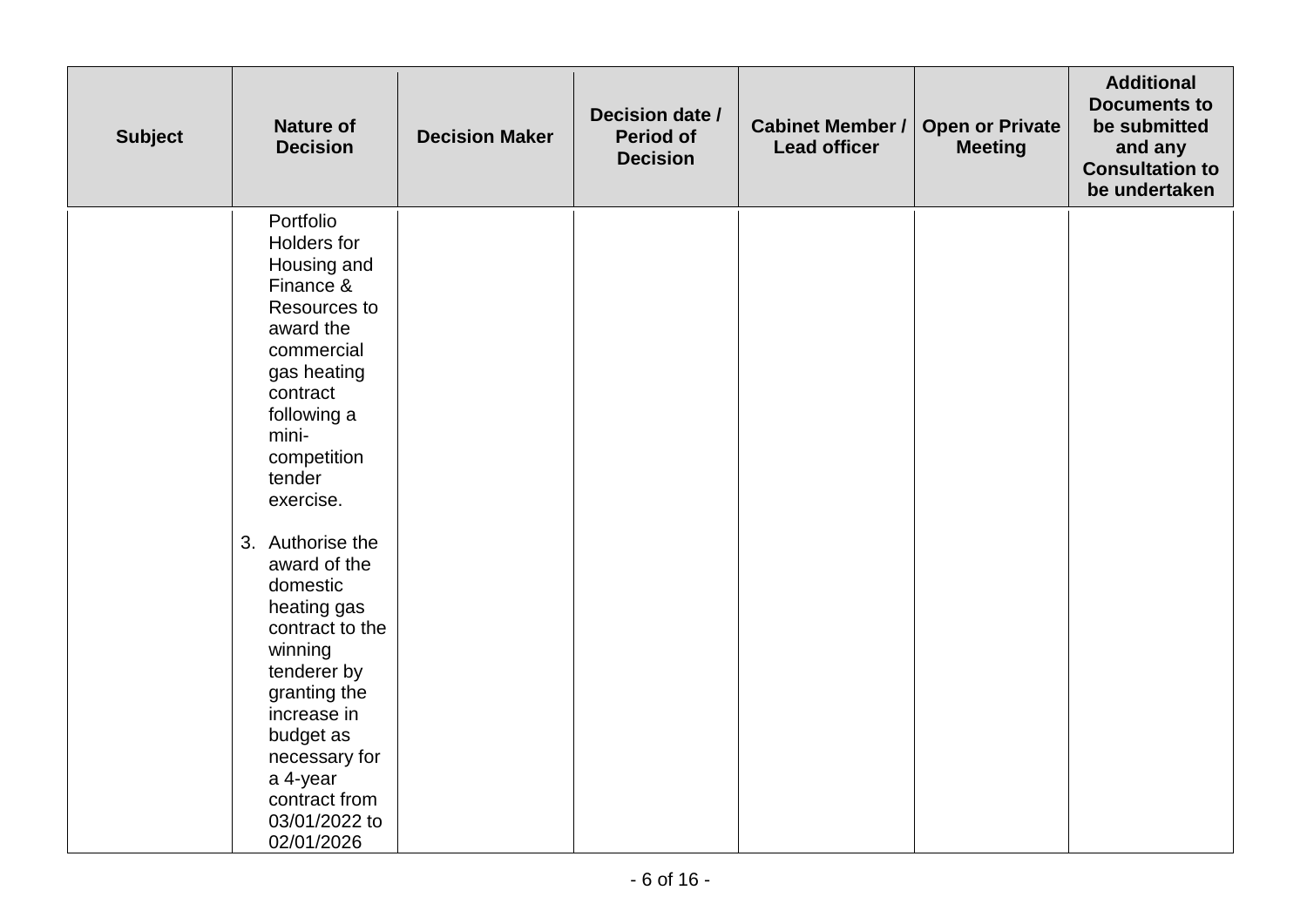| <b>Subject</b> | <b>Nature of</b><br><b>Decision</b>                                                                                                                                                                                                                                                                                                                                                                                                               | <b>Decision Maker</b> | Decision date /<br><b>Period of</b><br><b>Decision</b> | <b>Cabinet Member /</b><br><b>Lead officer</b> | <b>Open or Private</b><br><b>Meeting</b> | <b>Additional</b><br><b>Documents to</b><br>be submitted<br>and any<br><b>Consultation to</b><br>be undertaken |
|----------------|---------------------------------------------------------------------------------------------------------------------------------------------------------------------------------------------------------------------------------------------------------------------------------------------------------------------------------------------------------------------------------------------------------------------------------------------------|-----------------------|--------------------------------------------------------|------------------------------------------------|------------------------------------------|----------------------------------------------------------------------------------------------------------------|
|                | with an option<br>to extend for<br>up to a further<br>two years<br>$(4+2)$ . The<br>total value of<br>this<br>contract(s) for<br>the initial four-<br>year term will<br>be<br>£4,065,872.36<br>. The value of<br>the two-year<br>contract<br>extension if<br>used will be<br>£2,032,936.18<br>4. Approve the<br>award of the<br>commercial<br>contract to the<br>winning<br>tenderer<br>following a<br>competitive<br>mini-tender<br>competition, |                       |                                                        |                                                |                                          |                                                                                                                |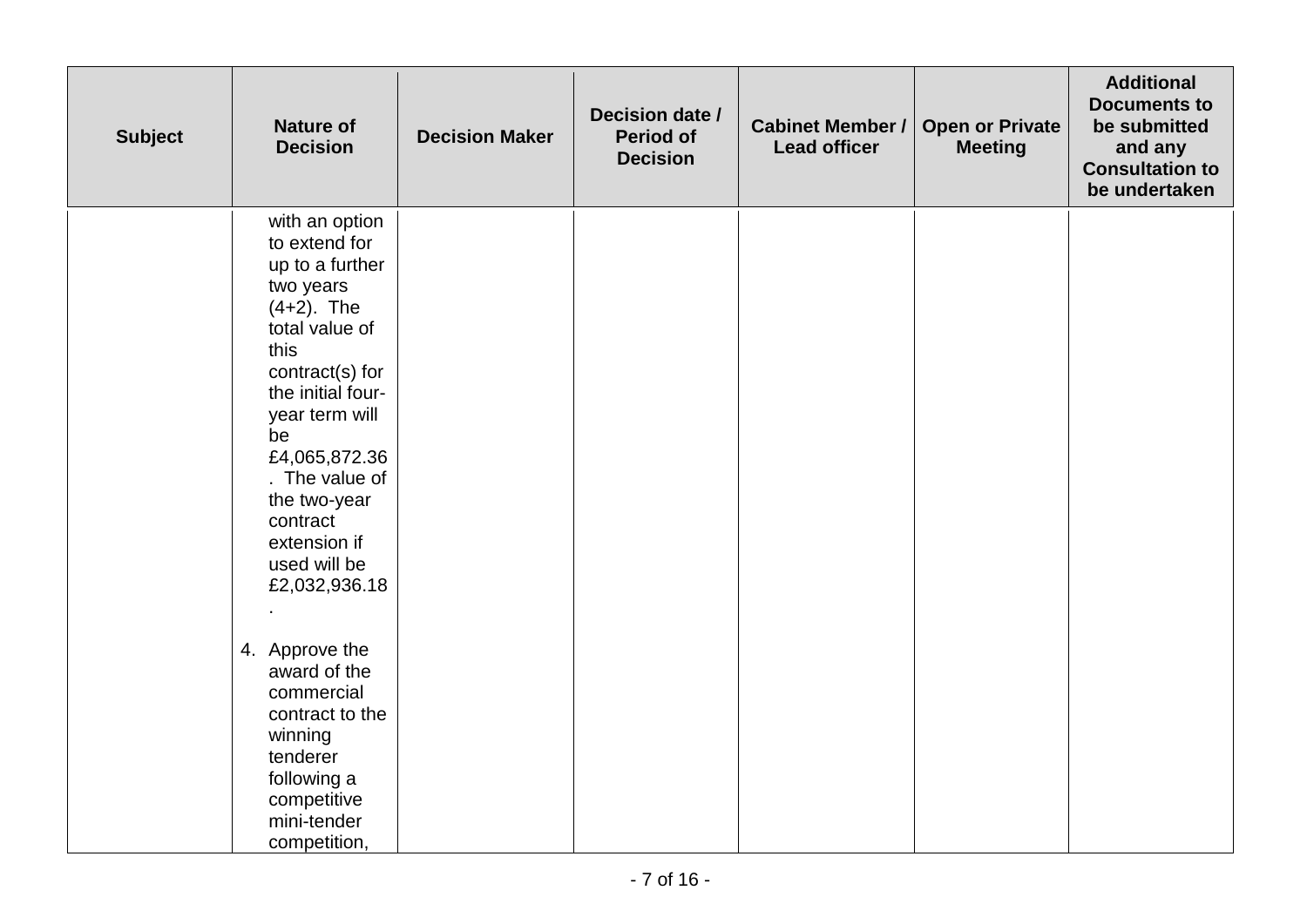| <b>Subject</b> | <b>Nature of</b><br><b>Decision</b>                                                                                                                                                                                                                                                                                                                                                                                                                 | <b>Decision Maker</b> | Decision date /<br><b>Period of</b><br><b>Decision</b> | <b>Cabinet Member /</b><br><b>Lead officer</b> | <b>Open or Private</b><br><b>Meeting</b> | <b>Additional</b><br><b>Documents to</b><br>be submitted<br>and any<br><b>Consultation to</b><br>be undertaken |
|----------------|-----------------------------------------------------------------------------------------------------------------------------------------------------------------------------------------------------------------------------------------------------------------------------------------------------------------------------------------------------------------------------------------------------------------------------------------------------|-----------------------|--------------------------------------------------------|------------------------------------------------|------------------------------------------|----------------------------------------------------------------------------------------------------------------|
|                | for a 4-year<br>contract from<br>6/12/2021 to<br>5/12/2025.<br>The total<br>value of this<br>contract(s) for<br>the initial four-<br>year term will<br>be<br>£587,427.80.<br>The value of<br>the two-year<br>contract<br>extension if<br>used will be<br>£293,713.90.<br>5. Delegate<br>authority to<br>the Corporate<br>Director of<br>Community,<br>following<br>consultation<br>with the<br>Portfolio<br>Holders for<br>Housing and<br>Finance & |                       |                                                        |                                                |                                          |                                                                                                                |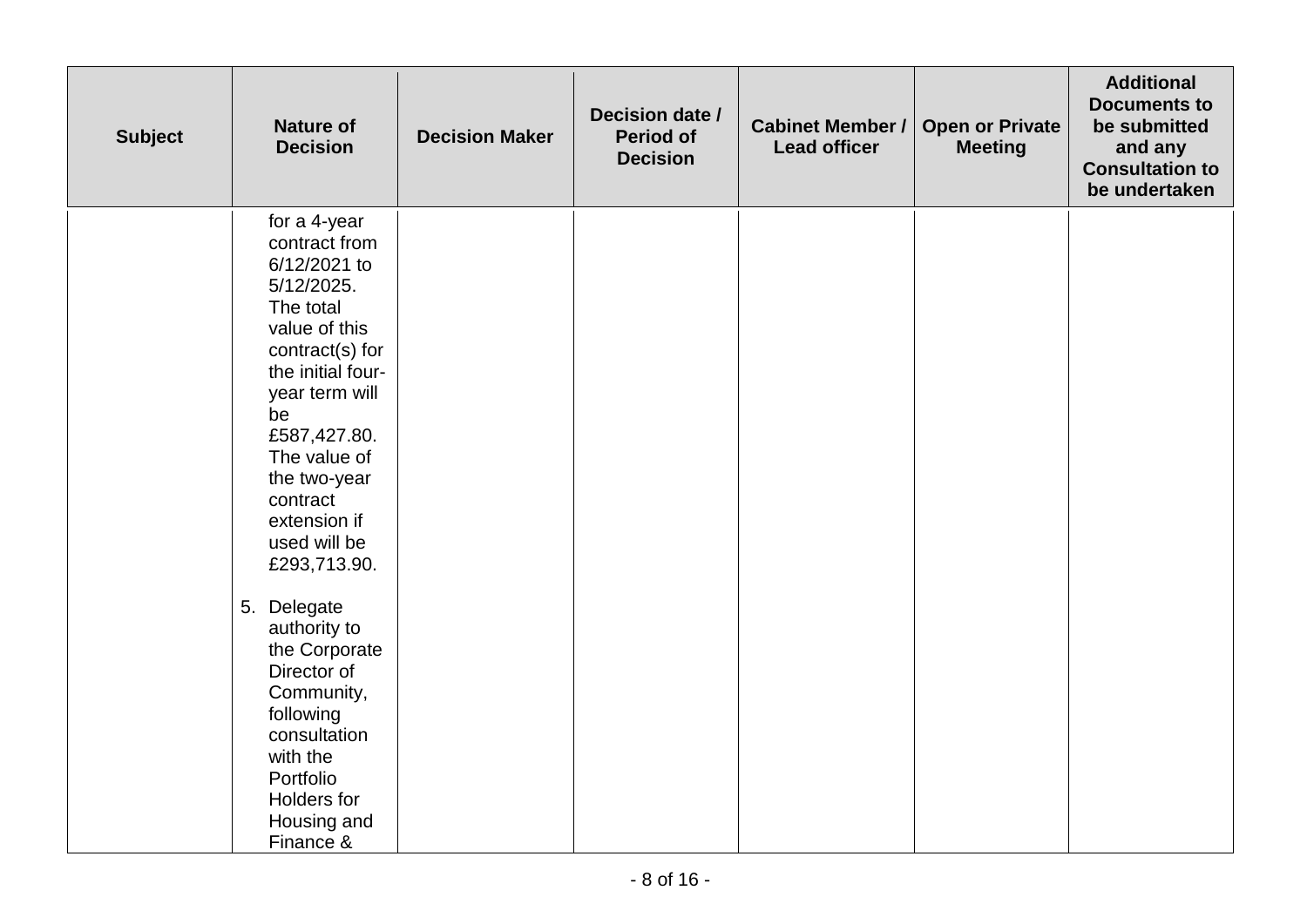| <b>Subject</b>                                                                                             | <b>Nature of</b><br><b>Decision</b>                                                                                                                                                                                                                                                                                                                                                                                                      | <b>Decision Maker</b> | Decision date /<br><b>Period of</b><br><b>Decision</b> | <b>Cabinet Member /</b><br><b>Lead officer</b>                                                                                                                                                                         | <b>Open or Private</b><br><b>Meeting</b> | <b>Additional</b><br><b>Documents to</b><br>be submitted<br>and any<br><b>Consultation to</b><br>be undertaken                                                                                                                                                                                                                        |
|------------------------------------------------------------------------------------------------------------|------------------------------------------------------------------------------------------------------------------------------------------------------------------------------------------------------------------------------------------------------------------------------------------------------------------------------------------------------------------------------------------------------------------------------------------|-----------------------|--------------------------------------------------------|------------------------------------------------------------------------------------------------------------------------------------------------------------------------------------------------------------------------|------------------------------------------|---------------------------------------------------------------------------------------------------------------------------------------------------------------------------------------------------------------------------------------------------------------------------------------------------------------------------------------|
|                                                                                                            | <b>Resources</b><br>and Director<br>of Finance to<br>award a new<br>contract.                                                                                                                                                                                                                                                                                                                                                            |                       |                                                        |                                                                                                                                                                                                                        |                                          |                                                                                                                                                                                                                                                                                                                                       |
| "Kodak"<br>Wealdstone<br>Footbridge - Land<br>assembly and<br>Compulsory<br><b>Purchase Order</b><br>(CPO) | To obtain Cabinet<br>approval to enter<br>into agreements<br>and undertakings<br>to acquire<br>through<br>negotiation with<br>the owners or<br>persons with any<br>legal interest in<br>the non-Council<br>owned land at the<br>development site<br>("the Land")<br>which is required<br>to construct the<br>Kodak footbridge<br>and if attempts to<br>secure the land<br>and rights<br>required for the<br>construction of<br>the Kodak | Cabinet               | 18 November<br>2021                                    | <b>Councillor Graham</b><br>Henson; Councillor<br>Natasha Proctor;<br><b>Councillor Varsha</b><br>Parmar<br>Director of<br>Environmental<br><b>Services</b><br>Manzoor.Hussain<br>@harrow.gov.uk,<br>tel. 07731 591792 | Open                                     | Agenda report<br>and any related<br>appendices<br>Ward councillors;<br>Landowners;<br>Public via the<br>'Commonplace'<br>website, 'My<br>Harrow'<br>newsletter and<br>Wealdstone<br>Action Group.<br>There are also<br>plans to hand out<br>leaflets in<br>Wealdstone and<br>place some in the<br>library and other<br>public places. |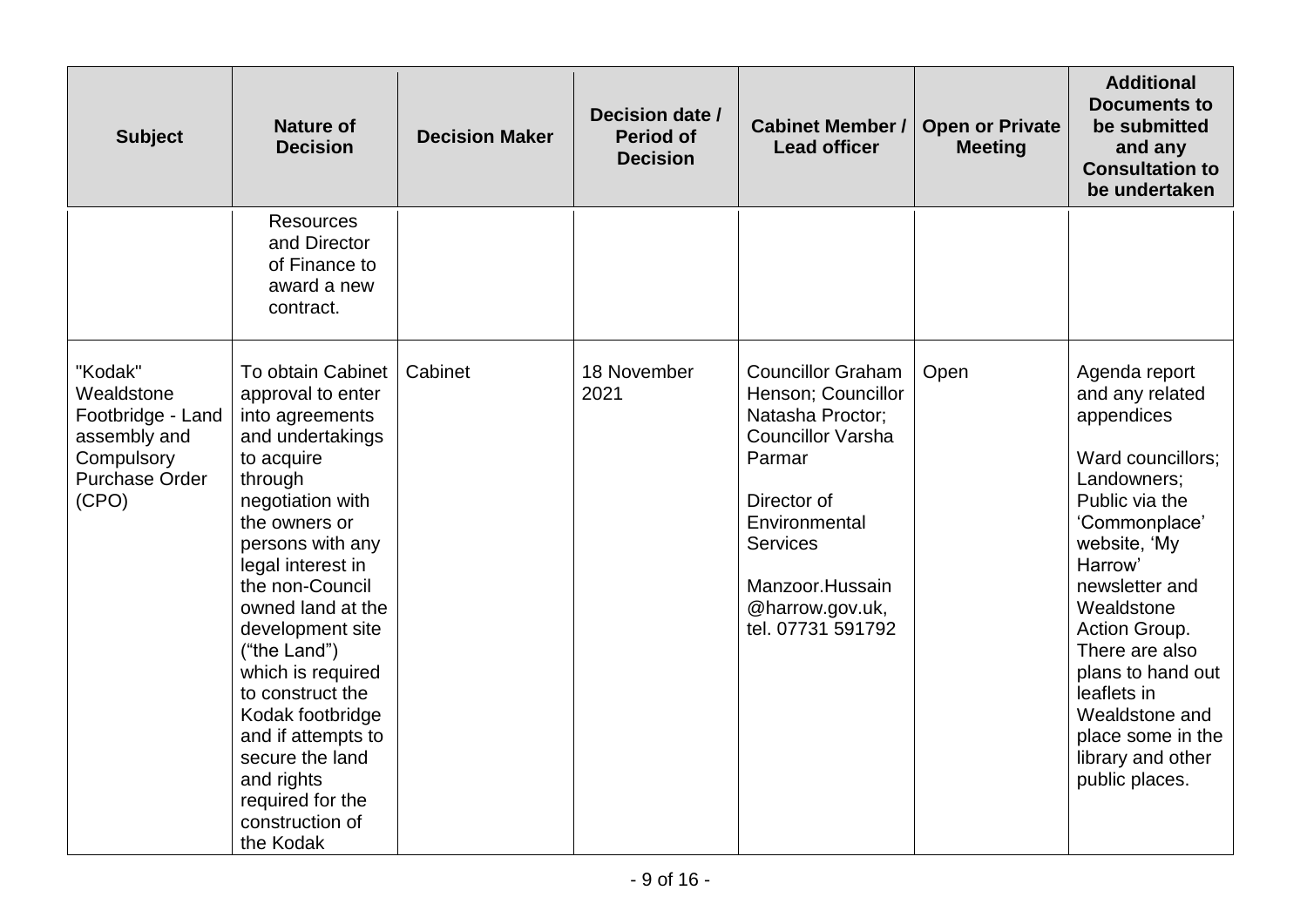| <b>Subject</b>                                                         | <b>Nature of</b><br><b>Decision</b>                                                                                                                                                                                                      | <b>Decision Maker</b> | Decision date /<br><b>Period of</b><br><b>Decision</b> | <b>Cabinet Member /</b><br><b>Lead officer</b>                                                   | <b>Open or Private</b><br><b>Meeting</b> | <b>Additional</b><br><b>Documents to</b><br>be submitted<br>and any<br><b>Consultation to</b><br>be undertaken                                                                          |
|------------------------------------------------------------------------|------------------------------------------------------------------------------------------------------------------------------------------------------------------------------------------------------------------------------------------|-----------------------|--------------------------------------------------------|--------------------------------------------------------------------------------------------------|------------------------------------------|-----------------------------------------------------------------------------------------------------------------------------------------------------------------------------------------|
|                                                                        | footbridge<br>through<br>negotiations fail<br>or are being<br>delayed, to carry<br>out work in<br>preparation for<br>the making of a<br>CPO. Also<br>pursuing<br>procurement<br>options and seek<br>Cabinet<br>approvals as<br>required. |                       |                                                        |                                                                                                  |                                          |                                                                                                                                                                                         |
| Revised<br>Statement of<br>Principles -<br><b>Gambling Act</b><br>2005 | The Gambling<br>Act 2005 places a<br>responsibility on<br>local authorities<br>to publish a<br>gambling<br>statement of<br>principles (policy)<br>every three<br>years. The last<br>policy was<br>published in<br>January 2018.          | Cabinet<br>Council    | 18 November<br>2021<br>25 November<br>2021             | Councillor<br>Peymana Assad<br>Corporate Director,<br>Community<br>emma.phasey@ha<br>rrow.gov.uk | Open                                     | Agenda report<br>and any related<br>appendices<br>Consultation is<br>carried out as per<br>statutory<br>requirements set<br>out under the<br><b>Gambling Act</b><br>2005 as<br>amended. |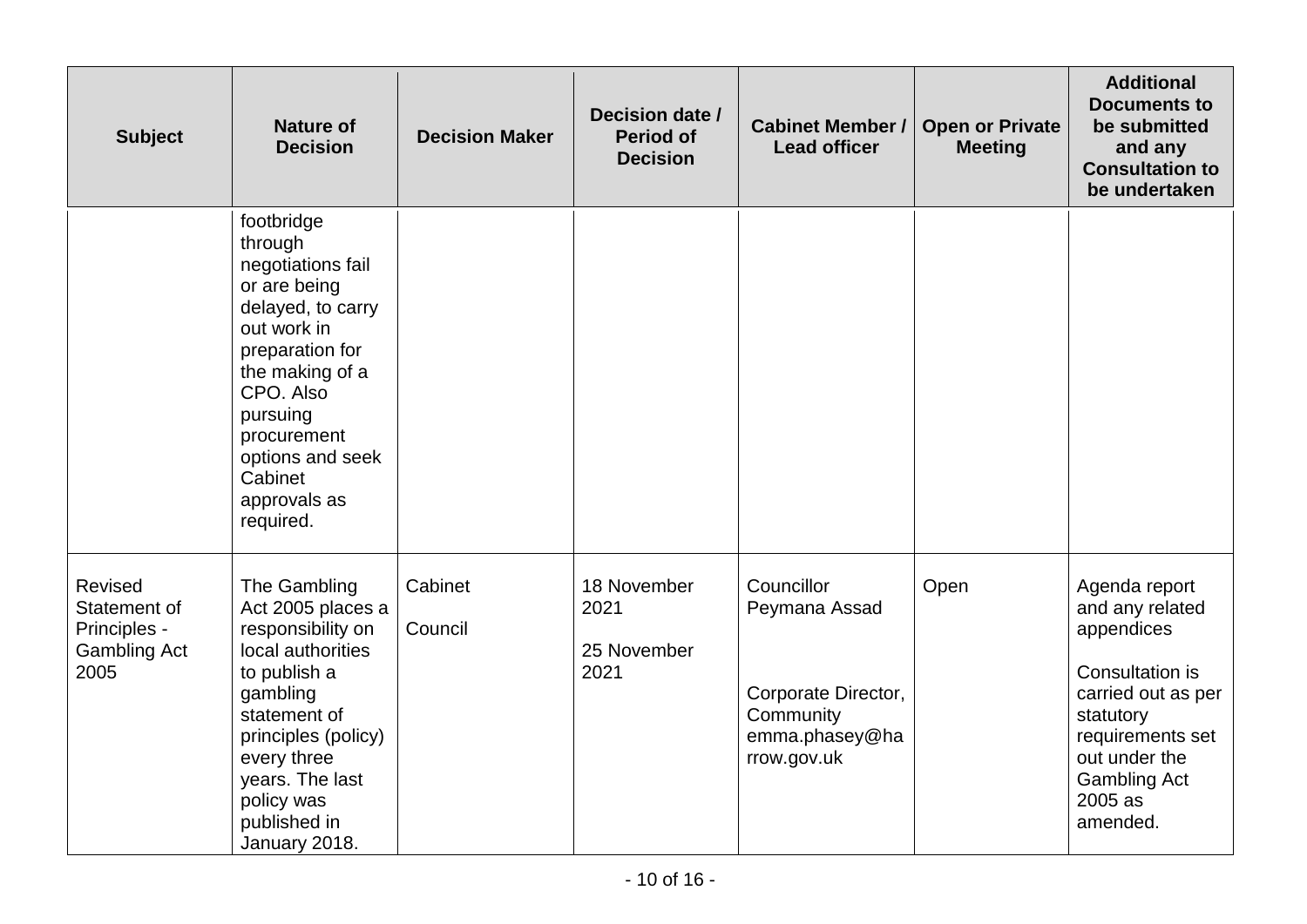| <b>Subject</b>                                         | <b>Nature of</b><br><b>Decision</b>                                                                                                                                                                                                                                                                       | <b>Decision Maker</b> | Decision date /<br><b>Period of</b><br><b>Decision</b> | <b>Cabinet Member /</b><br><b>Lead officer</b>                                                                                                                                                   | <b>Open or Private</b><br><b>Meeting</b>                                                                                                                                     | <b>Additional</b><br><b>Documents to</b><br>be submitted<br>and any<br><b>Consultation to</b><br>be undertaken                                                                                                                                                                                                                                             |
|--------------------------------------------------------|-----------------------------------------------------------------------------------------------------------------------------------------------------------------------------------------------------------------------------------------------------------------------------------------------------------|-----------------------|--------------------------------------------------------|--------------------------------------------------------------------------------------------------------------------------------------------------------------------------------------------------|------------------------------------------------------------------------------------------------------------------------------------------------------------------------------|------------------------------------------------------------------------------------------------------------------------------------------------------------------------------------------------------------------------------------------------------------------------------------------------------------------------------------------------------------|
|                                                        | This is a<br>reportreport<br>seeking approval<br>to adopt the<br>proposed revised<br>statement of<br>principles.                                                                                                                                                                                          |                       |                                                        |                                                                                                                                                                                                  |                                                                                                                                                                              |                                                                                                                                                                                                                                                                                                                                                            |
| <b>Grange Farm</b><br>Regeneration -<br>Phases 2 and 3 | Cabinet is<br>requested to<br>approve the<br>principle of<br>appointing the<br><b>Harrow Strategic</b><br>Development<br>Partnership<br>(HSDP) to take<br>forward the<br>redevelopment of<br>Phase 2 and 3<br>Grange Farm and<br>commission the<br>HSDP to develop<br>a detailed<br><b>Business Plan.</b> | Cabinet               | 18 November<br>2021                                    | <b>Councillor Phillip</b><br>O'Dell<br>Divisional Director,<br><b>Housing Services</b><br>Alison Pegg, Head<br>of Housing<br>Regeneration,<br>alison.pegg@harro<br>w.gov.uk,<br>tel.07592 110410 | Part exempt<br>Information<br>relating to the<br>financial or<br>business affairs<br>of any particular<br>person<br>(including the<br>authority holding<br>that information) | Agenda report<br>and any related<br>appendices<br>There continues<br>to be<br>considerable<br>consultation and<br>engagement<br>since 2014 with<br>secure tenants<br>and leaseholders<br>on the Grange<br>Farm estate, local<br>community<br>groups and the<br>wider community.<br>The council<br>meets monthly<br>with the Grange<br><b>Farm Steering</b> |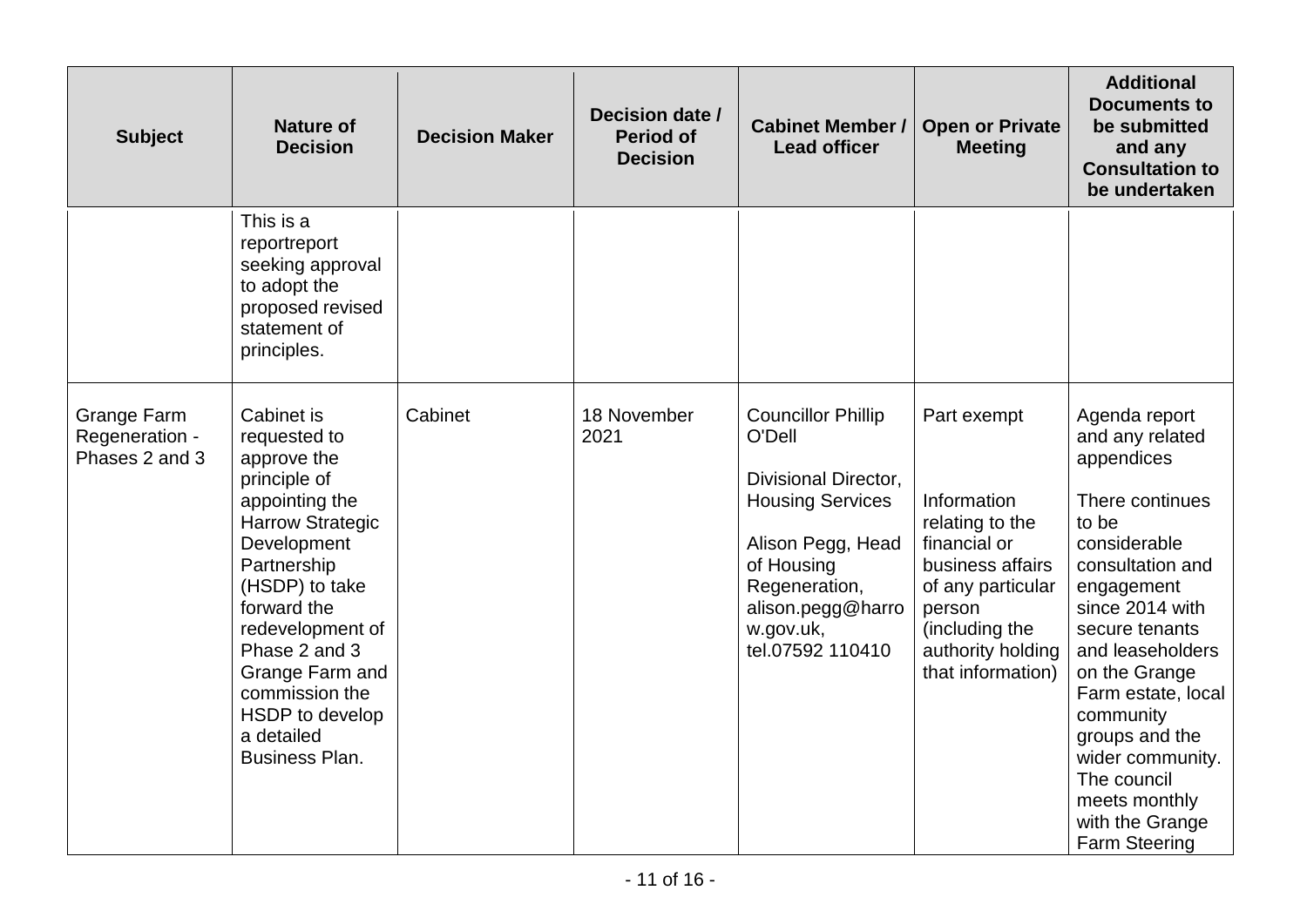| <b>Subject</b>                                               | <b>Nature of</b><br><b>Decision</b>                                     | <b>Decision Maker</b> | Decision date /<br><b>Period of</b><br><b>Decision</b> | <b>Cabinet Member /</b><br><b>Lead officer</b>                                                    | <b>Open or Private</b><br><b>Meeting</b> | <b>Additional</b><br><b>Documents to</b><br>be submitted<br>and any<br><b>Consultation to</b><br>be undertaken                                                                                         |
|--------------------------------------------------------------|-------------------------------------------------------------------------|-----------------------|--------------------------------------------------------|---------------------------------------------------------------------------------------------------|------------------------------------------|--------------------------------------------------------------------------------------------------------------------------------------------------------------------------------------------------------|
|                                                              |                                                                         |                       |                                                        |                                                                                                   |                                          | Group which<br>includes estate<br>residents<br>(supported by an<br>Independent<br>Tenant Advisor),<br>the council,<br>Higgins the<br>Phase 1<br>contractor, My<br><b>Yard and Ward</b><br>Councillors. |
| <b>DECEMBER 2021</b>                                         |                                                                         |                       |                                                        |                                                                                                   |                                          |                                                                                                                                                                                                        |
| Calculation of<br><b>Council Tax Base</b><br>for 2022 - 2023 | To approve the<br><b>Council's Council</b><br>Tax Base for 2022-<br>23. | Cabinet               | 9 December 2021                                        | <b>Councillor Natasha</b><br>Proctor                                                              | Open                                     | Agenda report<br>and any related<br>appendices.                                                                                                                                                        |
|                                                              |                                                                         |                       |                                                        | Corporate Director,<br><b>Resources</b><br>fern.silverio@harro<br>w.gov.uk, Tel: 020<br>8736 6818 |                                          | N/A                                                                                                                                                                                                    |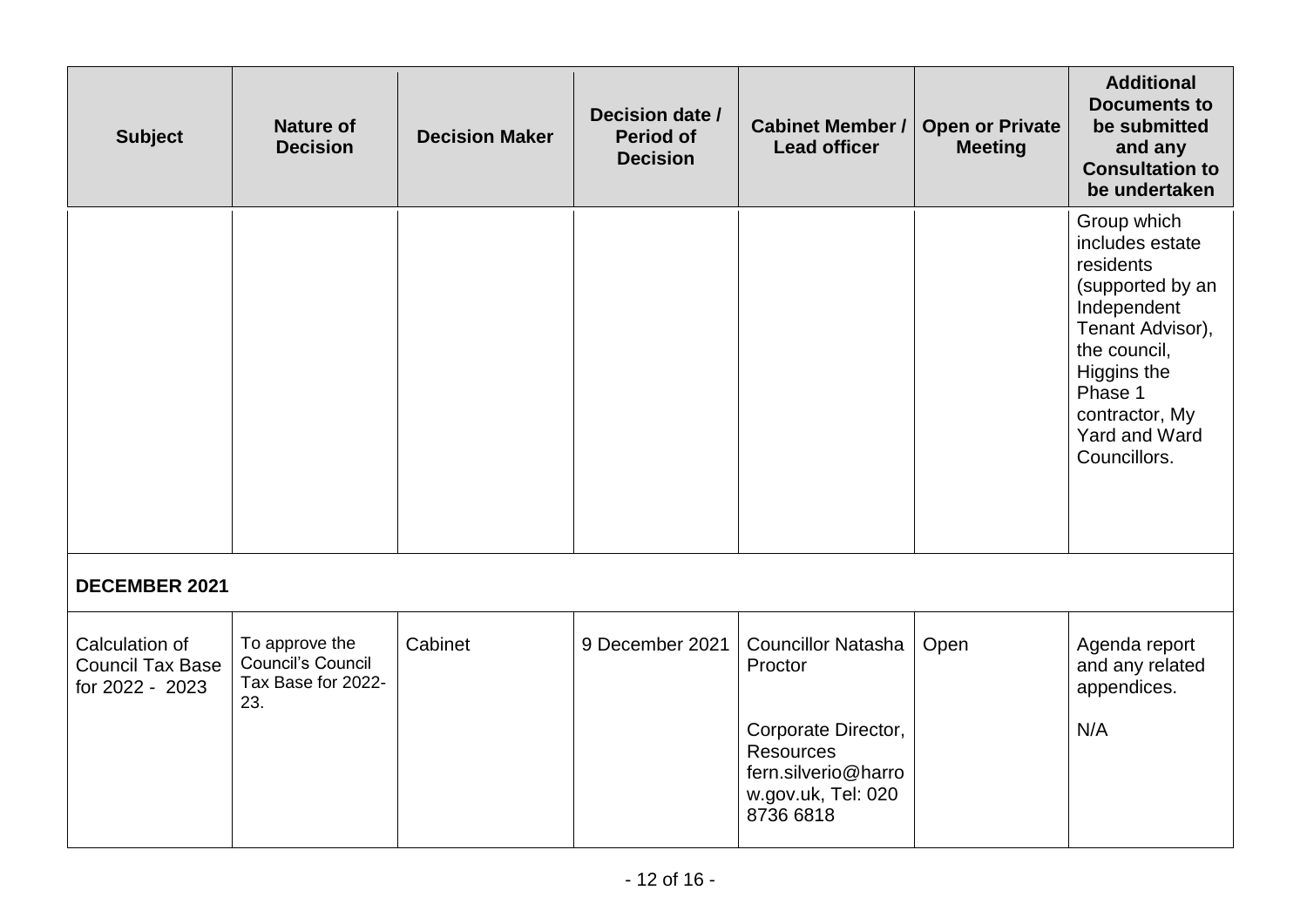| <b>Subject</b>                                                            | Nature of<br><b>Decision</b>                                                                                                                                                     | <b>Decision Maker</b> | Decision date /<br><b>Period of</b><br><b>Decision</b> | <b>Cabinet Member /</b><br><b>Lead officer</b>                                                                                            | <b>Open or Private</b><br><b>Meeting</b> | <b>Additional</b><br><b>Documents to</b><br>be submitted<br>and any<br><b>Consultation to</b><br>be undertaken |
|---------------------------------------------------------------------------|----------------------------------------------------------------------------------------------------------------------------------------------------------------------------------|-----------------------|--------------------------------------------------------|-------------------------------------------------------------------------------------------------------------------------------------------|------------------------------------------|----------------------------------------------------------------------------------------------------------------|
| Estimated<br>Surplus / (Deficit)<br>on the Collection<br>Fund 2021 - 2022 | To agree the<br>Council's collection<br>fund position and<br>to allow the<br>appropriate<br>transfers to the<br>general or<br>collection fund to<br>clear surplus or<br>deficit. | Cabinet               | 9 December 2021                                        | <b>Councillor Natasha</b><br>Proctor<br>Corporate Director,<br><b>Resources</b><br>fern.silverio@harro<br>w.gov.uk, tel. 020<br>8736 6818 | Open                                     | Agenda report<br>and any related<br>appendices.<br>N/A                                                         |
| <b>JANUARY 2022</b>                                                       |                                                                                                                                                                                  |                       |                                                        |                                                                                                                                           |                                          |                                                                                                                |
| Calculation of<br><b>Business Rates</b><br>Tax Base for<br>2022 - 2023    | To approve the<br><b>Council's Business</b><br><b>Rates Retention</b><br>amount for 2022-<br>23.                                                                                 | Cabinet               | 20 January 2022                                        | <b>Councillor Natasha</b><br>Proctor<br>Corporate Director,<br><b>Resources</b><br>fern.siverio@harro<br>w.gov.uk, Tel: 020<br>8736 6818  | Open                                     | Agenda report<br>and any related<br>appendices<br>N/A                                                          |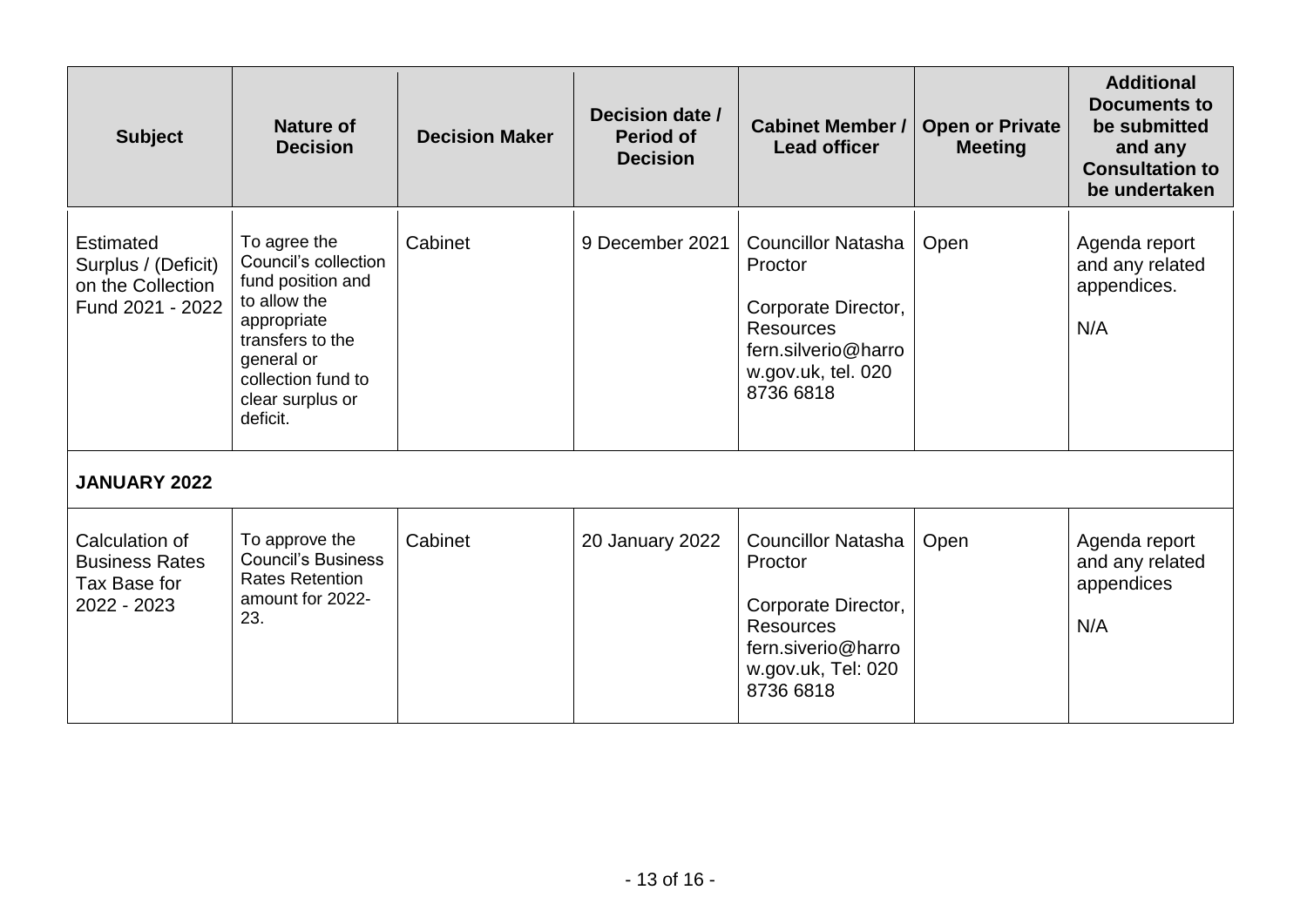# Harrow Council Cabinet 2020/21

## Contact Details of Portfolio Holders

| <b>Portfolio</b>                                                            | <b>Councillor</b>    | <b>Address</b>                                                                                                | Telephone no.                                               | <b>Email</b>                         |
|-----------------------------------------------------------------------------|----------------------|---------------------------------------------------------------------------------------------------------------|-------------------------------------------------------------|--------------------------------------|
| Leader,<br>Strategy, Regeneration,<br>Partnerships and<br><b>Devolution</b> | <b>Graham Henson</b> | Labour Group Office<br>Room 102,<br>PO Box 2, Civic Centre<br><b>Station Road</b><br><b>HARROW</b><br>HA1 2UH | Mobile:<br>07721 509916<br>Group Office:<br>(020) 8424 1897 | Email: graham.henson@harrow.gov.uk   |
| Deputy Leader<br><b>Finance &amp; Resources</b>                             | Natasha Proctor      | Labour Group Office<br>Room 102,<br>PO Box 2, Civic Centre<br><b>Station Road</b><br><b>HARROW</b><br>HA1 2UH | Group Office:<br>(020) 8424 1897                            | Email: natasha.proctor@harrow.gov.uk |
| <b>Adults &amp; Social Care</b>                                             | Simon Brown          | Labour Group Office<br>Room 102,<br>PO Box 2, Civic Centre<br><b>Station Road</b><br><b>HARROW</b><br>HA1 2UH | Group Office:<br>(020) 8424 1897                            | Email: simon.brown@harrow.gov.uk     |
| Business, Property and<br>Leisure                                           | <b>Keith Ferry</b>   | Labour Group Office<br>Room 102,<br>PO Box 2, Civic Centre<br><b>Station Road</b><br><b>HARROW</b><br>HA1 2UH | Mobile:<br>07922 227147<br>Group Office:<br>(020) 8424 1897 | Email: keith.ferry@harrow.gov.uk     |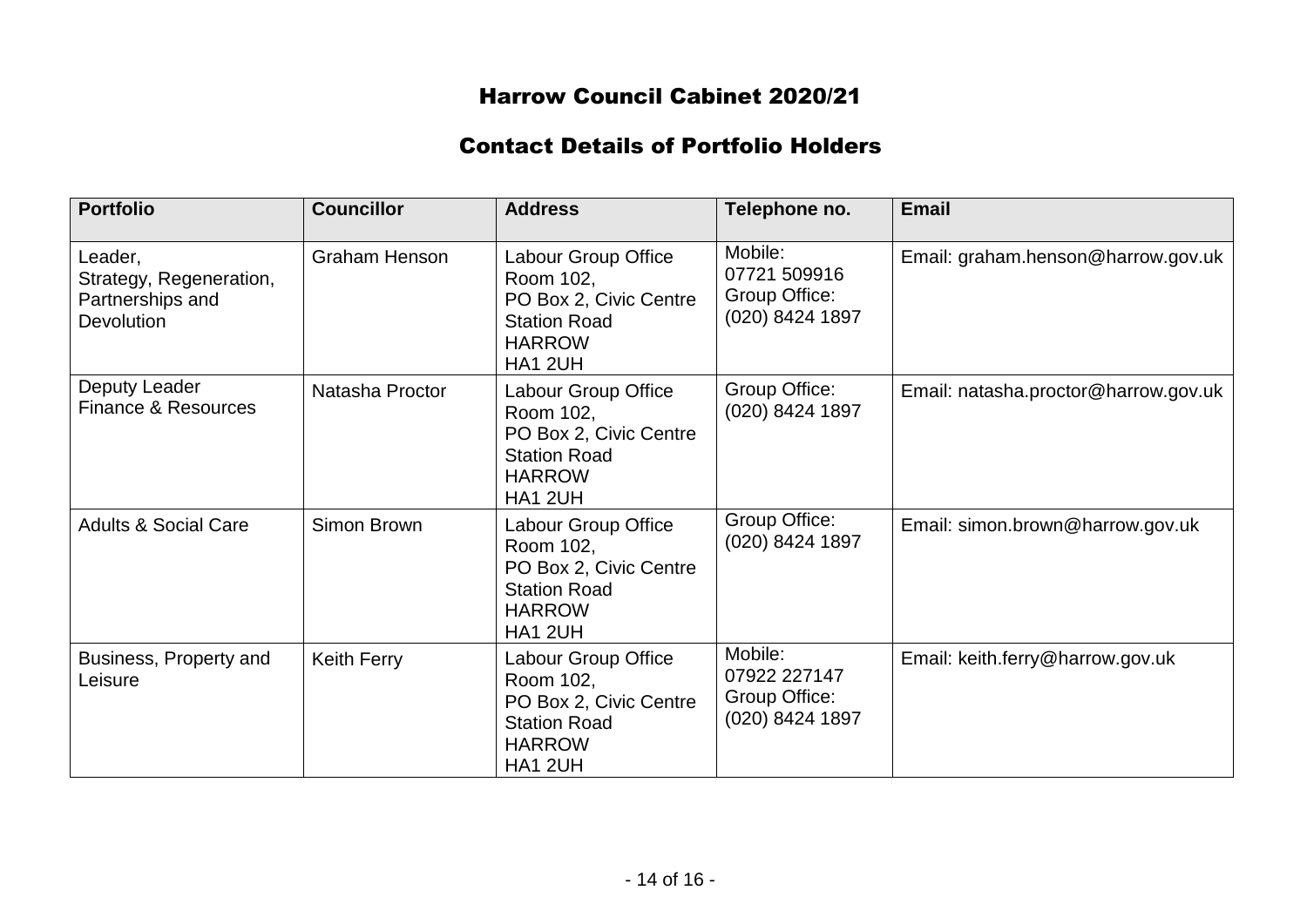| <b>Portfolio</b>                                                                | <b>Councillor</b>       | <b>Address</b>                                                                                                       | Telephone no.                                               | <b>Email</b>                             |
|---------------------------------------------------------------------------------|-------------------------|----------------------------------------------------------------------------------------------------------------------|-------------------------------------------------------------|------------------------------------------|
| <b>Community Cohesion,</b><br>Crime & Enforcement                               | Peymana Assad           | Labour Group Office<br>Room 102,<br>PO Box 2, Civic Centre<br><b>Station Road</b><br><b>HARROW</b><br><b>HA1 2UH</b> | Group Office:<br>(020) 8424 1897                            | Email:<br>peymana.assad@harrow.gov.uk    |
| Community Engagement,<br><b>Accessibility &amp; Customer</b><br><b>Services</b> | Sue Anderson            | Labour Group Office<br>Room 102,<br>PO Box 2, Civic Centre<br><b>Station Road</b><br><b>HARROW</b><br>HA1 2UH        | Mobile:<br>07875 094900<br>Group Office:<br>(020) 8424 1897 | Email: sue.anderson@harrow.gov.uk        |
| <b>Education and Social</b><br>Services for Children and<br><b>Young People</b> | <b>Christine Robson</b> | Labour Group Office<br>Room 102,<br>PO Box 2, Civic Centre<br><b>Station Road</b><br><b>HARROW</b><br><b>HA1 2UH</b> | Group Office:<br>(020) 8424 1897                            | Email:<br>christine.robson@harrow.gov.uk |
| <b>Environment &amp; Climate</b><br>Change                                      | Varsha Parmar           | Labour Group Office<br>Room 102,<br>PO Box 2, Civic Centre<br><b>Station Road</b><br><b>HARROW</b><br><b>HA1 2UH</b> | Mobile:<br>07764 681987<br>Group Office:<br>(020) 8424 1897 | Email: varsha.parmar@harrow.gov.uk       |
| <b>Equalities and Public</b><br><b>Health</b>                                   | Krishna Suresh          | Labour Group Office<br>Room 102,<br>PO Box 2, Civic Centre<br><b>Station Road</b><br><b>HARROW</b><br><b>HA1 2UH</b> | Mobile:<br>07967 565477<br>Group Office:<br>(020) 8424 1897 | Email: krishna.suresh@harrow.gov.uk      |